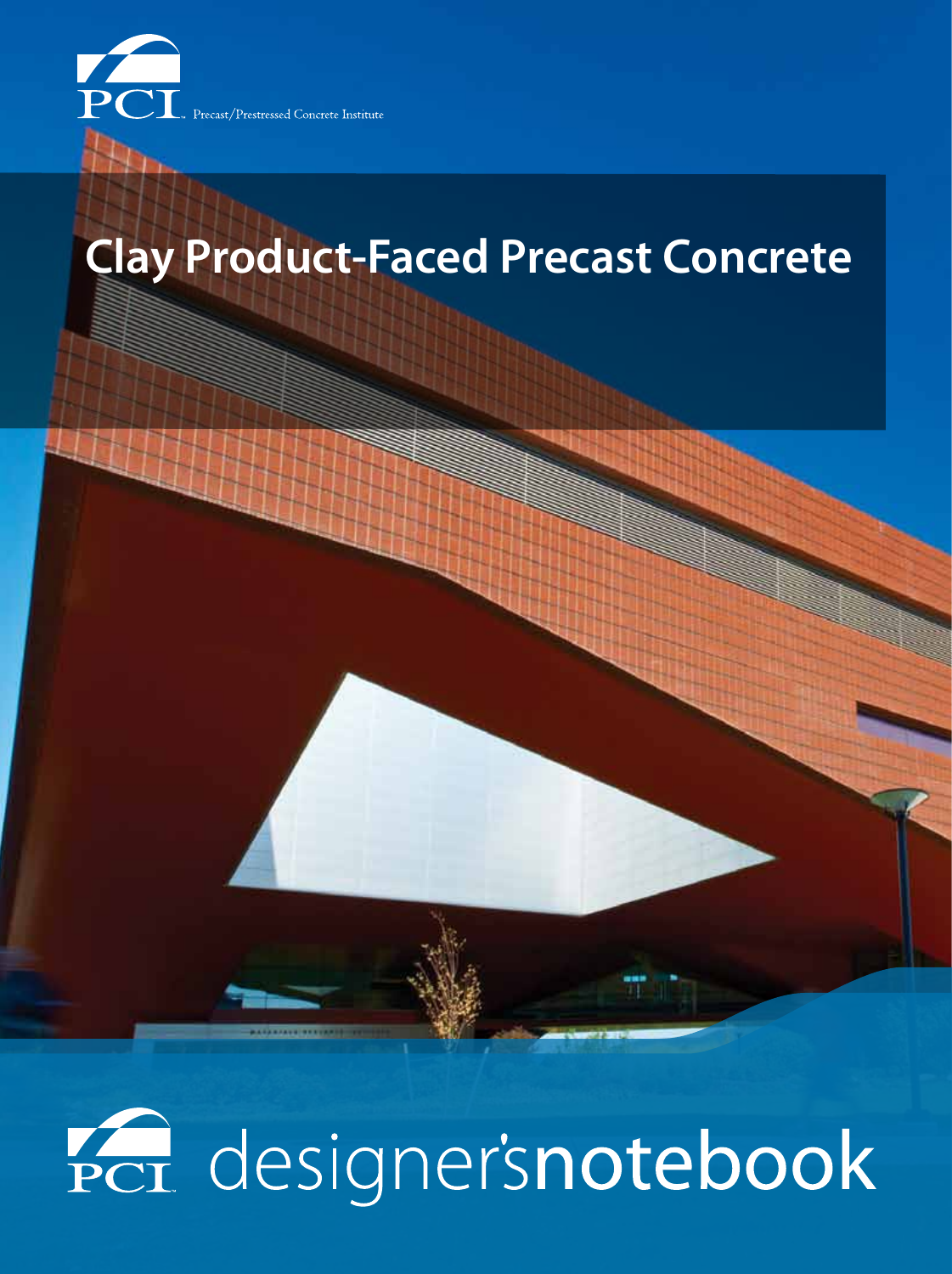# **Clay Product-Faced Precast Concrete**

The use of clay product-faced precast concrete has evolved since the early 1960s into the designer's choice for unlimited aesthetic options on all types of structures. It gives the architect the flexibility to combine the pleasing visual appearance of traditional clay products with the strength, versatility, and economy of precast concrete. Among the types of materials that can be embedded in the precast concrete are brick, ceramic tile, porcelain, and architectural terra cotta. These clay product facings may cover the exposed panel surface entirely or only part of the concrete face, creating accents. The demand for thin brick in precast concrete led PCI to develop a standard for embedded thin brick in precast concrete panels so that the design community can have control over the performance of their precast components.

# Benefits and Advantages

The combination of precast concrete and clay products offers several important benefits and advantages over site-laid-up masonry. During the life cycle maintenance of these systems tuckpointing is eliminated, unlike traditional hand-laid units. Clay product-faced precast concrete units act as a rain barrier and not a rain screen.



**Figure 1** Bonding patterns incorporated into the finished panel.

Precasting techniques allow complex and intricate details such as arches, radii, ornate corbels, and numerous bonding patterns to be incorporated into the finished panel (Fig. 1). This freedom of aesthetic expression could not be accommodated economically with site-laid-up masonry. Prefabrication ensures that building skills are transferred to the controlled conditions of the plant and away from the critical path of on-site activities.

Precasting allows a high level of dimensional precision and quality control. Concrete mixtures and batching, together with curing conditions, can be tightly controlled, whereas sitelaid masonry may have variable curing and mortar qualities.

Plant production provides for year-round work

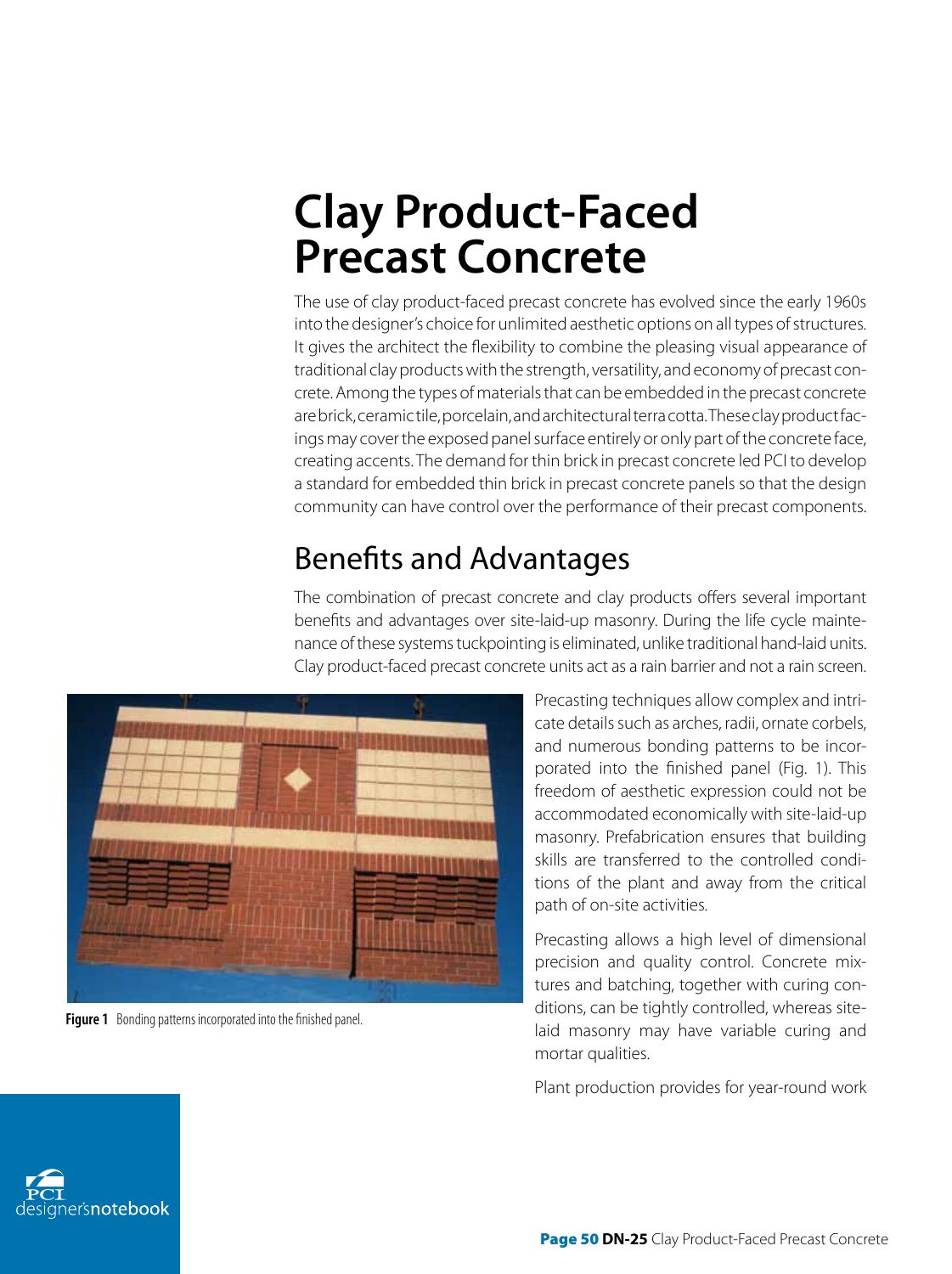under controlled environmental conditions, negating any on-site delays due to inclement weather or incurring the expense of on-site weather protection. It also allows the building enclosure, with floor topping and finishing trades, to continue without any weather delays. Clay productfaced precast concrete can eliminate the need for costly on-site scaffolding, material storage, equipment, and manpower and can greatly reduce the duration of masonry cladding time. Also, site disturbance, construction debris, and use of toxic cleaners are reduced. Clay product-faced precast concrete panels can eliminate many items necessary for traditional masonry such as dovetail anchors, flashing, and weep holes.

Panel configurations include a multitude of shapes and sizes: flat panels, C-shaped spandrels, soffits, arches, and U-shaped column covers. Repetitive use of any particular shape also lowers costs dramatically. Returns on spandrels or column covers may be produced by the sequential (two-stage) casting method or as a single cast, depending on the height of the return. Panels may serve as cladding or may be load-bearing, supporting floor and roof loads, and can even function as lateral load resisting elements (shearwalls).

## General Considerations

Structural design, fabrication, handling, and erection considerations for clay product-faced precast concrete units are similar to those for other precast concrete wall panels, except that consideration must be given to the dimensional layout of the clay product material and its embedment in the concrete. The physical properties of the clay products must be compared with the properties of the concrete backup. These properties include the coefficient of thermal expansion, modulus of elasticity, and volume change due to moisture, along with strict adherence to tight dimensional tolerances.

For design purposes, clay product-faced precast concrete panels may be designed as concrete members that neglect the structural action of the face veneer. The thickness of the panel is reduced by the thickness of the veneer. However, if the panel is to be prestressed, the effect of composite behavior and the resulting prestress eccentricity should be considered in design. Reinforcement of the precast concrete backup should follow recommendations for precast concrete wall panels relative to design, cover, and placement.

The height and length of the panels should be multiples of nominal individual masonry unit heights and lengths for effective cost control in the precast concrete production process. The actual specified dimensions may be less than the required nominal dimensions by the thickness of one mortar joint. For economical production, the precaster should be able to use uniform and even coursing without cutting any units vertically or horizontally except as necessary for precast panel joints and bond patterns. The PCI Standard for thin brick in precast concrete panels should be specified to ensure size uniformity, long term durability, and material compatibility.

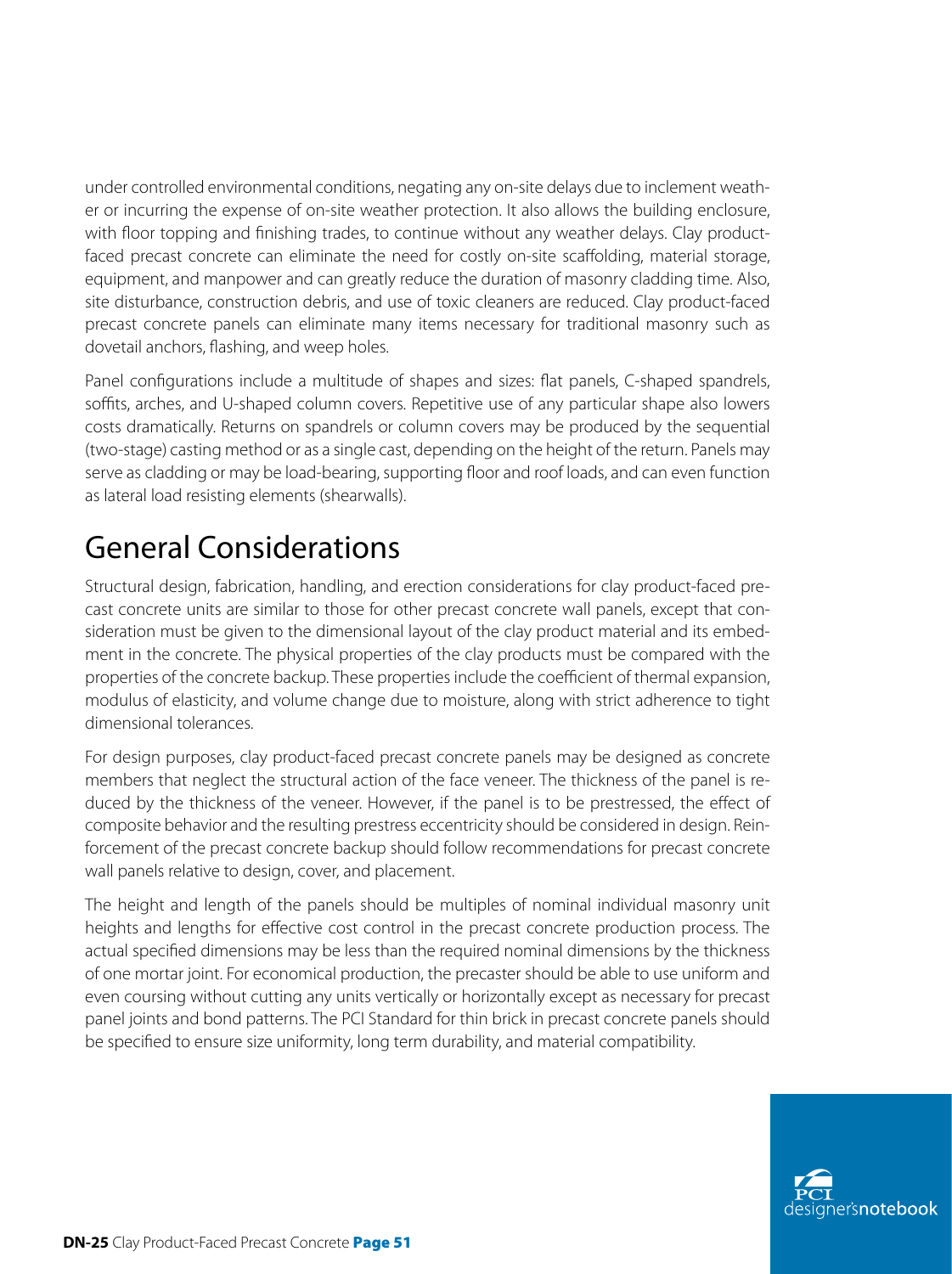#### PCI Standard for Thin Brick

The objective of this standard is to outline material standards and specification criteria for brick manufacturers to meet when supplying materials to precast concrete manufacturers. The intent is to establish acceptable dimensional tolerances and consistent testing standards for brick embedded in precast concrete systems. The brick manufacturers must confirm through the provision of independent test results that their brick products comply with the PCI Standard. The PCI Standard should appear in all specifications as the approved industry standard. Brick manufacturers have agreed to promote the compliance of their brick with this new standard.

The following parameters have been established based on the successful use of embedded brick in precast concrete projects. The parameters set forth for use in this standard are attainable brick properties that have been derived with input from brick manufacturers, precasters, engineers, and architects, as well as consideration of existing test results.

A. Thin Brick Units: PCI Standard, not less than  $\frac{1}{2}$  in. (13 mm) nor more than 1 in. (25 mm) thick with an overall tolerance of plus 0 in., minus 1/<sub>16</sub> in. (+0 mm, -1.6 mm) for any unit dimension 8 in. (200 mm) or less and an overall tolerance of plus 0 in., minus  $\frac{3}{32}$  in. (+0 mm, -2.4 mm) for any unit dimension greater than 8 in. (200 mm) measured according to ASTM C 67.

- 1. Face Size: Modular,  $2\frac{1}{4}$  in. (57 mm) high by  $7\frac{5}{8}$  in. (190 mm) long.
- 2. Face Size: Norman, 2 $\frac{1}{4}$  in. (57 mm) high by 11 $\frac{5}{8}$  in. (290 mm) long.
- 3. Face Size: Closure Modular, 3<sup>5</sup>/<sub>8</sub> in. (90 mm) high by 7<sup>5</sup>/<sub>8</sub> in. (190 mm) long.
- 4. Face Size: Utility or Jumbo, 3 $\frac{5}{8}$  in. (90 mm) high by 11 $\frac{5}{8}$  in. (290 mm) long.
- 5. Face Size, Color, and Texture: **[Match Architect's approved samples] [Match existing adjacent brickwork]**.

#### a. <**Insert information on existing brick if known.**>

- 6. Special Shapes: Include corners, edge corners, and end edge corners.
- 7. Cold Water Absorption at 24 hours: Maximum 6% when tested per ASTM C 67.
- 8. Efflorescence: Provide brick that has been tested according to ASTM C 67 and rated "not effloresced."
- 9. Out of Square: Plus or minus  $\frac{1}{16}$  in. (+/- 1.6 mm) measured according to ASTM C 67.
- 10. Warpage: Consistent plane of plus 0 in., minus  $V_{16}$  in. (+0, -1.6 mm).
- 11. Variation of Shape from Specified Angle: Plus or minus 1 degree.
- 12. Tensile Bond Strength: Not less than 150 psi (1.0 MPa), before and after freeze-thaw testing, when tested per modified ASTM E 488. Epoxy steel plate with welded rod on a single brick face for each test.

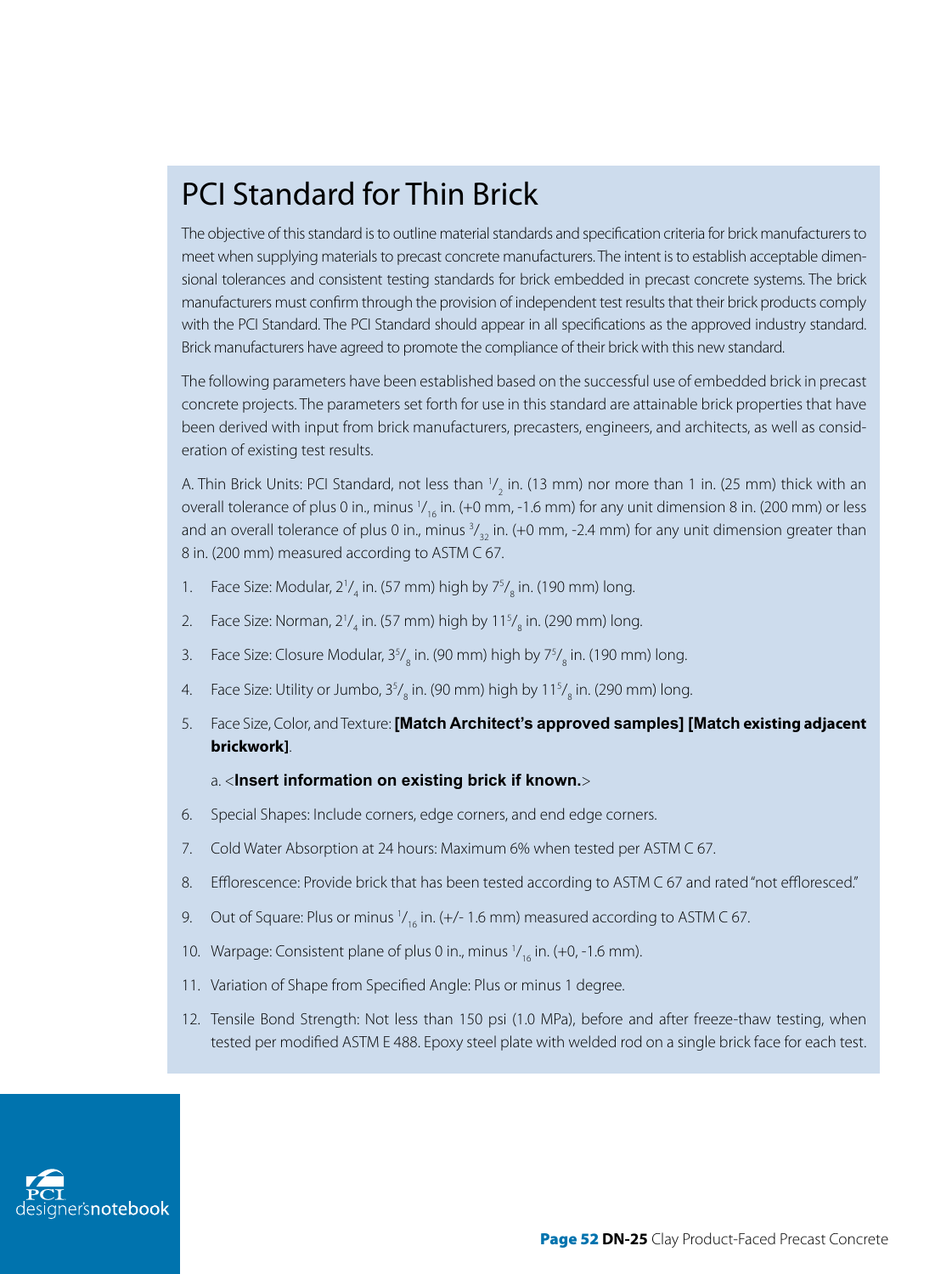- 13. Freeze and Thaw Resistance: No detectable deterioration (spalling, cracking, or chafing) after 300 cycles when tested in accordance with ASTM C 666 Method A or B.
- 14. Modulus of Rupture: Not less than 250 psi (1.7 MPa) when tested in accordance with ASTM C 67.
- 15. Chemical Resistance: Provide brick that has been tested according to ASTM C 650 and rated "not affected."
- 16. Surface Coloring: Brick with surface coloring shall withstand 50 cycles of freezing and thawing per ASTM C 67 with no observable difference in applied finish when viewed from 20 ft (6 m).
- 17. Back Surface Texture: **[Scored], [Combed], [Wire roughened], [Ribbed], [Keybacked], [Dovetailed]**.

Test sample size and configuration shall conform to the following parameters in order to validate compliance by brick manufacturer with PCI Standard for use in thin brick precast concrete systems:

Minimum number of tests specimens: Comply with appropriate specifications except for freeze-thaw and tensile bond strength tests on assembled systems.



Clarification of the test sample preparation.

2. Minimum number of test specimens for freeze-thaw and tensile bond strength tests: Ten (10) assembled systems measuring 8 x 16 in. (200 mm x 405 mm) long with the brick embedded into the concrete substrate (assembled system). The ten (10) assembled systems are divided into 5 Sample **A** assemblies and 5 Sample **B** assemblies. The precast concrete substrate shall have a minimum thickness of 2<sup>1</sup>/<sub>2</sub> in. (63 mm) plus the embedded brick thickness. The precast concrete shall have a minimum compresssive strength of at least 5,000 psi (34.5 MPa) and 4 to 6% entrained air. The embedded brick coursing pattern for testing purposes shall be modular size brick on a half running bond pattern with a formed raked joint geometry of no less than  $\frac{3}{8}$ in. (10 mm) wide and a depth no greater than  $\frac{1}{4}$  in. (6 mm) from the exterior face of the brick. One brick from the center of each Sample **A** assembly shall be tested for tensile bond strength, Item #12. In place of anchor specified in ASTM E488, use  $^3\prime_{\rm g}$ in. (10 mm) minimum thickness steel plate of same size as single brick face bonded with epoxy to a single brick face for each tensile bond strength test. The steel plate shall have a centrally located pull-rod welded to the plate. Each Sample **B** assembly shall first be tested for freeze-thaw resistance, Item #13 and then one brick from the center of each Sample **B** assembly shall be tested for tensile bond strength, Item #12.

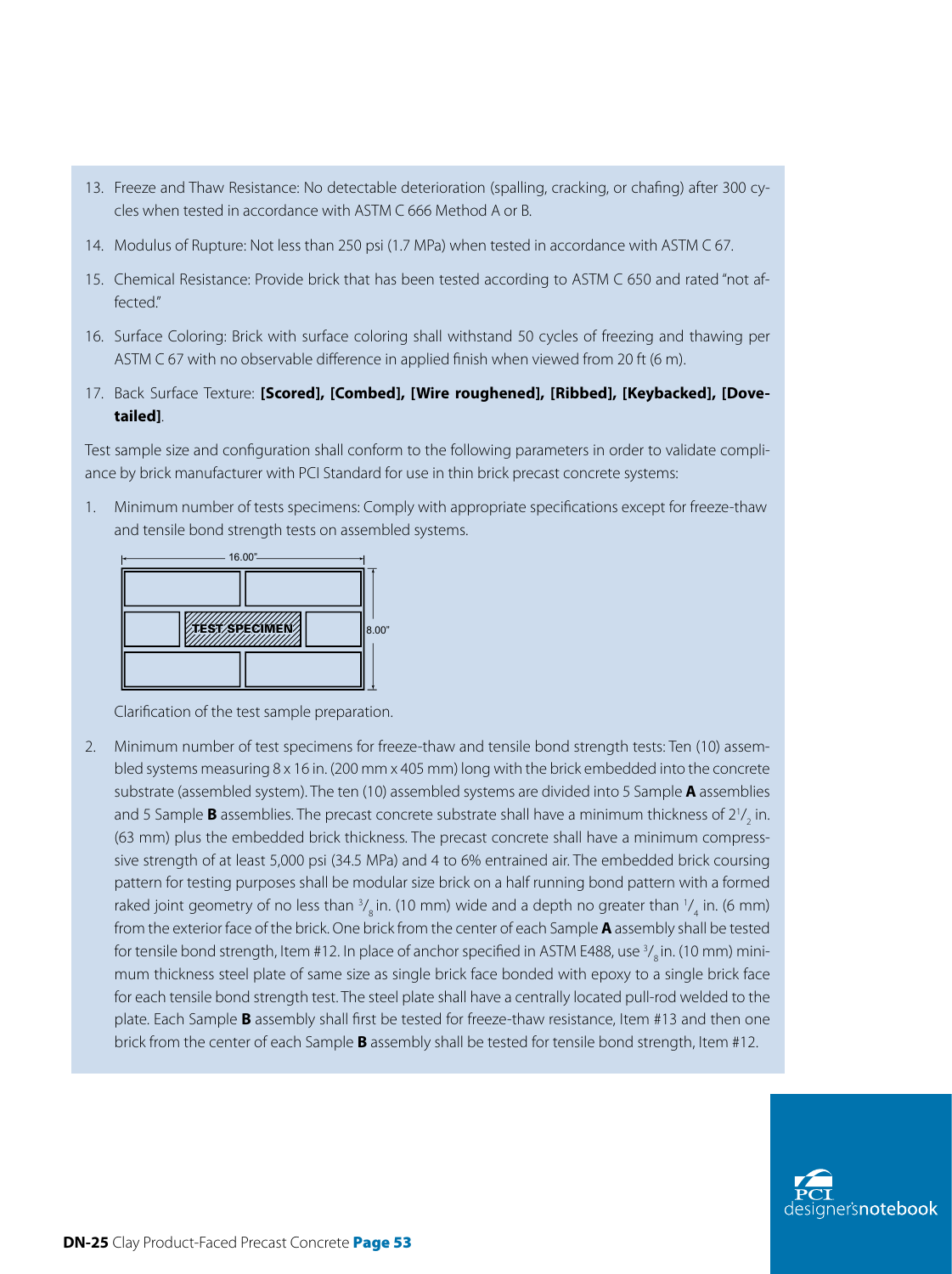The appearance of clay product-faced precast concrete panels is achieved principally by the selected clay product, with type, size, and texture contributing to overall color. Also, the degree to which the clay product units are emphasized will depend upon the profile and color of the joint between units. The Brick Institute of America (BIA) recommends concave joints in all masonry projects. Due to forming requirements and material tolerances, it is preferable that joints between clay products be not less than  $^3\prime_{_8}$  in. (10 mm).

The joints between panels are usually butt joints. Corners are usually achieved by using brick returns equal to the length of the brick module. Another element in the appearance of the panel is the 5,000 psi (34.5 MPa) concrete visible in the joints. Hand-tooled joints may be simulated by form liners or joints may be tuckpointed after forms are stripped, however this may add to the cost and maintenance of the panel.

The contract documents should clearly define the scope of clay product sizes, coursing patterns, and placement locations. Both stack and running bond patterns have been used widely in precast concrete panels. These patterns can be interchanged with soldier courses, basket weave, or herringbone patterns. Running bond patterns are typically less costly and visually more appealing when courses start and finish with half or full brick lengths. This approach avoids cutting and allows matching adjacent spandrels or column covers. Also, providing a narrow strip of exposed concrete at the edges of the panel helps reduce the visual impact and potential difficulty in aligning brick joints between precast concrete units. Vertical alignment of joints, especially with stack bond, requires close clay product tolerances or cutting of brick to the same length.

### Clay Product Properties

Physical properties of clay products vary depending on the source of clay, method of forming, and extent of firing. Because clay products are subject to local variation, the designer needs to obtain information on the specific clay product being considered to ascertain if the variations are acceptable.

As the temperature or length of the burning period is increased, clays burn to darker colors, and higher compressive strength and modulus of elasticity. In general, the modulus of elasticity of brick increases with compressive strength to a compressive value of approximately 5,000 psi (34.5 MPa); after that, there is little change.

# Clay Product Selection

Clay product manufacturers or distributors along with precasters should be consulted early in the design stage to determine available colors, textures, shapes, sizes, and size deviations of clay products, as well as manufacturing capability for special shapes, sizes, and

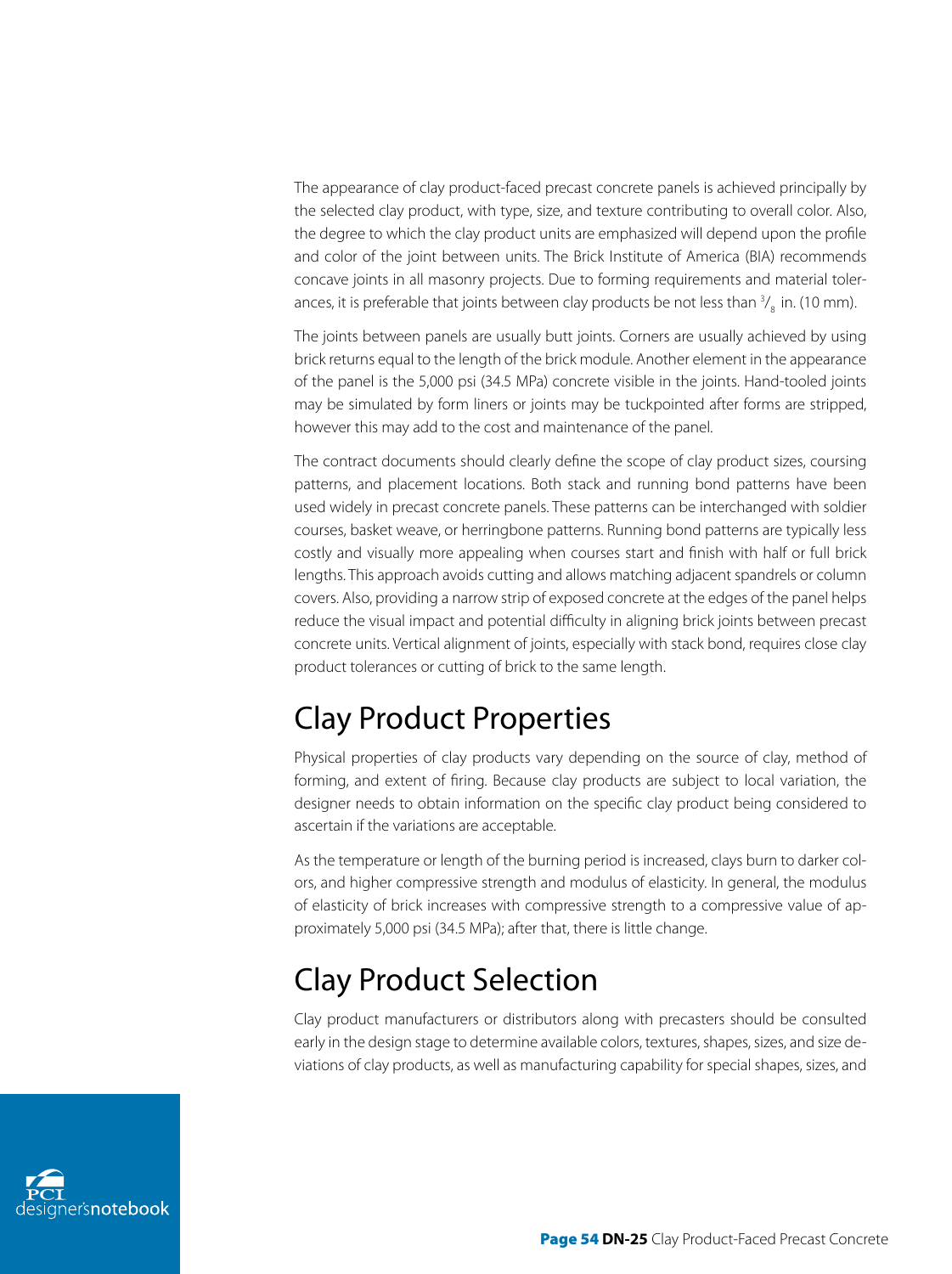

**Figure 2** Thin brick units

tolerances. The specification should identify the color, size, and manufacturer(s) of the clay product. Usually the precast concrete producer buys the clay products and knows which products are able to conform to the PCI Standard for embedded brick in precast concrete.

PCI Standard thin brick veneer units  $\frac{1}{2}$  to 1 in. (13 to 25 mm) thick are typically used and are available in various sizes, colors, and textures. Thin brick conforming to the PCI Standard are actually a tile and have lower water absorption than conventional brick. In addition, thin brick is less susceptible than conventional brick to freezing and thawing issues, spalling, and efflorescence.

Stretcher, corner, or three-sided corner units are typically available in a variety of color ranges (Fig. 2). The face sizes normally are the same as conventional brick and, therefore, when in place, yield the aesthetics of a conventional brick masonry wall with the superior performance of precast concrete.

The most common brick face size is the modular. The utility face size is popular for use in large buildings because productivity is increased, and the unit's size decreases the number of visible mortar joints, thus giving large walls a different visual scale. The PCI Standard contains most popular thin brick face sizes. Contact a local precaster or thin brick manufacturer's representative to determine availability of desired color or texture in the face sizes selected.

FBS and FBX are designations for facing brick types that control tolerance, chippage, and distortion. Type FBS is brick for general use in masonry while Type FBX is brick for general use in masonry where a higher degree of precision and lower permissible variation in size than permitted for Type FBS is required (see ASTM C 216). For thin-veneer brick units, Type TBS (Standard) is thin-veneer brick for general use in masonry while Type TBX (Select) is thin-veneer brick for general use in masonry where a higher degree of precision and lower permissible variation in size than permitted for Type TBS is required (see ASTM C 1088).

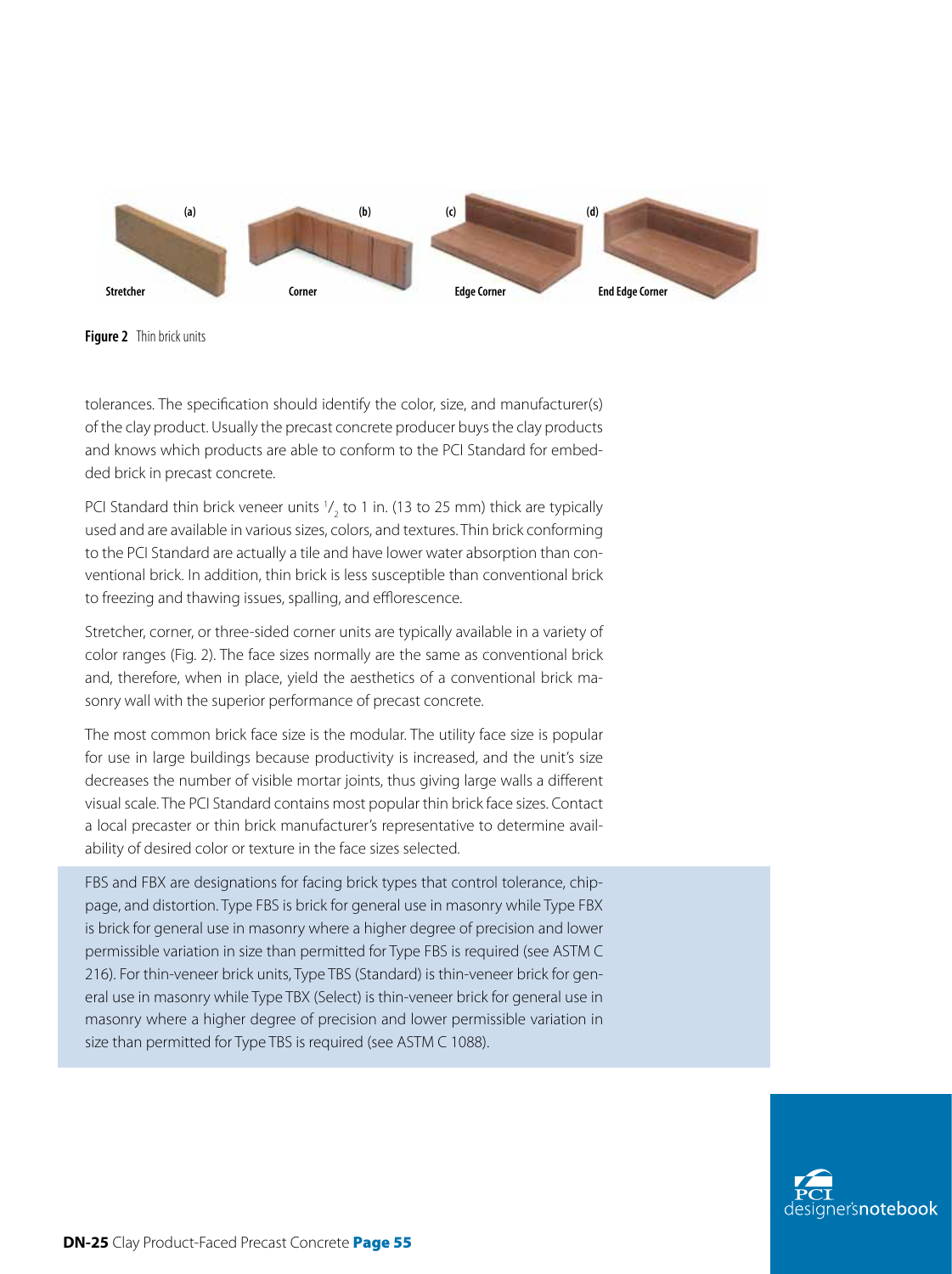Some bricks (TBS or FBS, for example) are too dimensionally inaccurate for applications with precast concrete panels. Also, these bricks typically have high absorption rates that cause greater chances of efflorescing and freeze-thaw spalling. They conform to an ASTM specification suitable for site-laid-up applications, but they are not manufactured accurately enough to permit their use in a formliner (preformed grid) that positions bricks for a precast concrete panel. Tolerances in an individual TBX or FBX brick of  $\pm$  5/32 in. ( $\pm$ 4 mm) or more cause problems for the precast concrete producer. Brick (TBX and FBX) are available from some suppliers to the close tolerances necessary for precasting. Close tolerances also can be obtained by saw-cutting each brick, but this increases costs substantially.

FBX brick may be split into soaps (half brick). Often only one side of the brick can be used as the facing veneer. The use of soaps will increase the thickness and weight of the panel. Whole bricks are not recommended for use in precast concrete because of the difficulty in adequately filling the mortar joints and the potential for freeze-thaw spalling plus the need to use mechanical anchors.

Figures 3 through 10 illustrate various projects with applications of brick-faced precast concrete panels.

The patterned façade on the museum (Fig. 3) is composed of bands of rusticated red brick accented by



**Figure 4 (a), (b) & (c)** San Francisco Museum of Modern Art, San Francisco, California; Architect: Mario Botta, Design Architect: Hellmuth, Obata & Kassabaum, P.C. (HOK) Architect of Record. (Courtesy *Perretti & Park Pictures*)

flamed white and black granite on the upper level. The 1-in.-thick (25 mm) bricks are cast in 9-in.- thick (225 mm) precast concrete panels. The bricks, some 600,000 in all, were rolled in sand before baking to give them a grainy finish. Most panels measure  $10 \times 28^{1/2}$  ft (3 x 8.7 m) and contain 1,500 to 2,300 bricks per panel. The museum's horizontality was emphasized by raking the mortar joints between brick courses (Fig. 3 [b] and [c]). These figures also show the flat and corner panels with corner brick, as well as the close-ups of the façade patterns.

The eight office and four assembly buildings in the 1.5 million sq. ft.  $(139,300 \text{ m}^2)$  campus shown in Fig. 4 are clad with 6,882 thin brick-faced architectural precast concrete panels totaling 548,623 sq. ft.  $(50,967 \text{ m}^2)$ . The panels also

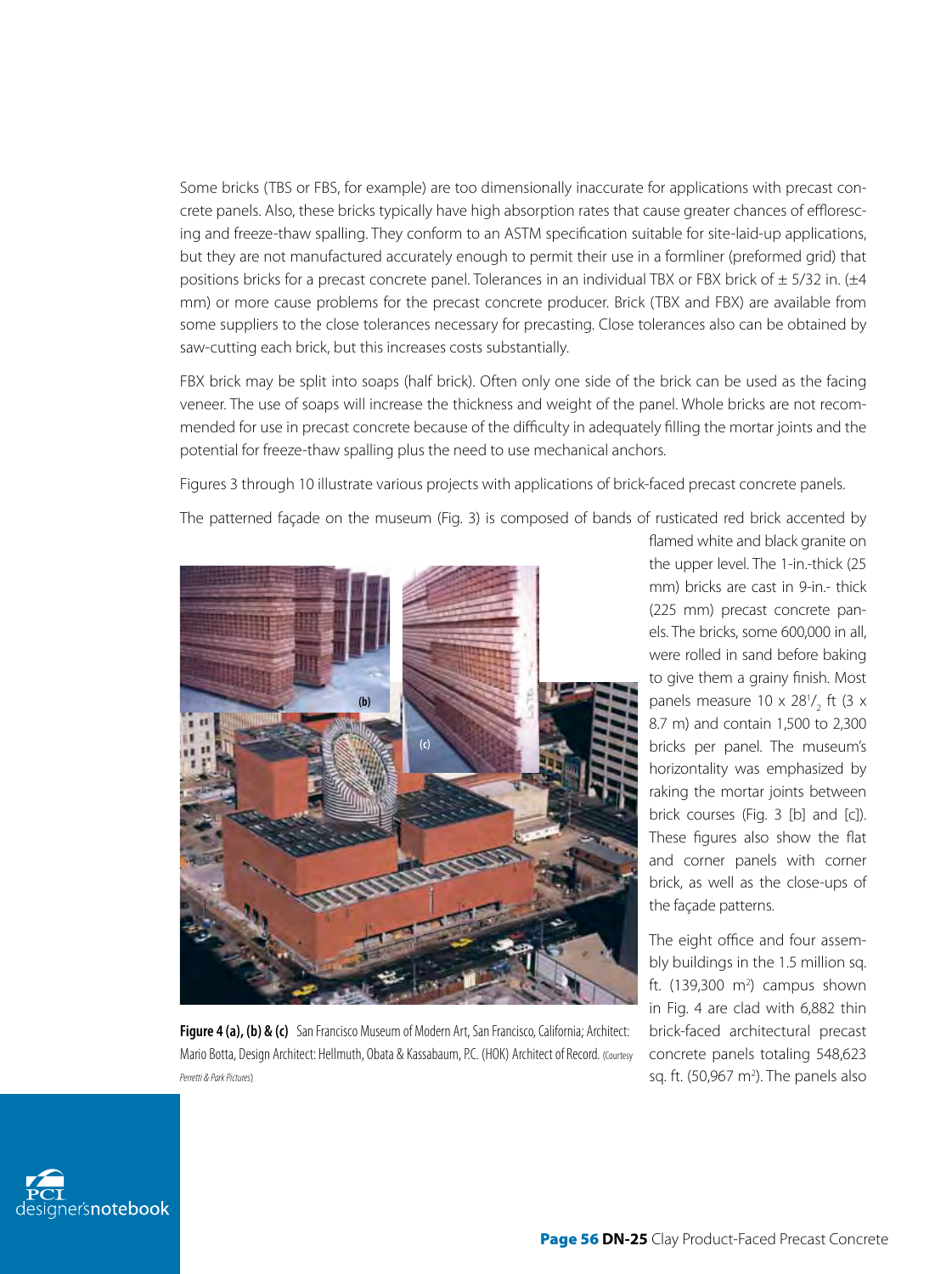clad four parking structures and the thin brick panels were brought into the main dining room in the assembly buildings. With multiple buildings under construction simultaneously, having brick-clad precast concrete panels produced off-site helped to reduce the on-site work required. That helped reduce the quantities of people, equipment, and materials on the job and ultimately created a more manageable, cleaner, and safer worksite.

The retail store in Fig. 5 features insulated thin brick-faced precast concrete panels highlighted with bands of 4 x 12 in. (100 x 300 mm) utility brick at the entry that alternate with the precast concrete tones. The panels were designed as shearwalls and have a light sandblast finish on the accent stripes. Brick-faced precast concrete panels were selected because the job schedule was able to be reduced by four months versus conventional masonry.

Brick-faced precast concrete panels were specified for the office complex in Fig. 6 over traditional brick construction for its cost efficiencies, speed of construction, and simplified logistics. The complex contains three structures: a 6-story office building, a 14-story office tower, and an 8-story parking structure that sits behind the two office buildings. The bricks are  $^{57}$  in. (16 mm) thick and are the skin of 6-in.-thick (150 mm) concrete panels. Designed as a nexus for a thriving high-tech corridor, the project connects Georgia Tech University with a burgeoning business and residential community. Architectural precast thin brick concrete panels helped mix city and university in a style that fits both neighborhoods.

The 950-vehicle parking structure (Fig. 7) was designed to address a university town's acute parking shortage while blending with the classical architecture of the campus buildings. A fast-track schedule took advantage of the ability to cast components, which included both structural and exterior façade components, before the completed design package was issued. Inset thin brick was used on upper-level panels, with the panels cast with the brick in place in the molds, creating a one-step operation. Lower floors feature panels with a limestone-like appearance that was achieved with a buff-colored finish, light sandblast texture, and detailed reveals. Only a few different sizes and shapes of precast concrete panels were required, speeding production and reducing costs by minimizing the number of molds. Material needs also were reduced by using the exterior precast concrete as both the façade and as loadbearing panels for the interior double tees.

The elementary school in Fig. 8 has loadbearing insulated sandwich wall panels with reddish-gray thin brick. Three inches of rigid extruded poly-



**Figure 4** Merrill Lynch Hopewell Campus, Pennington, New Jersey; Architect: Thompson, Venulett, Stainback & Associates (TVS) . (Photo: *Brian Gassel/TVS*)



**Figure 5** Nordstrom Palm Beach Gardens; Palm Beach Gardens, Florida; Architect: Callison Architecture Inc. *(*Photo: *Vern Smith).*



**Figure 6** Centergy at Technology Square Atlanta, Georgia; Architect: Smallwood, Reynolds, Stewart, Stewart & Associates Inc.; *(*Photo: *Gabriel Benzur.)*

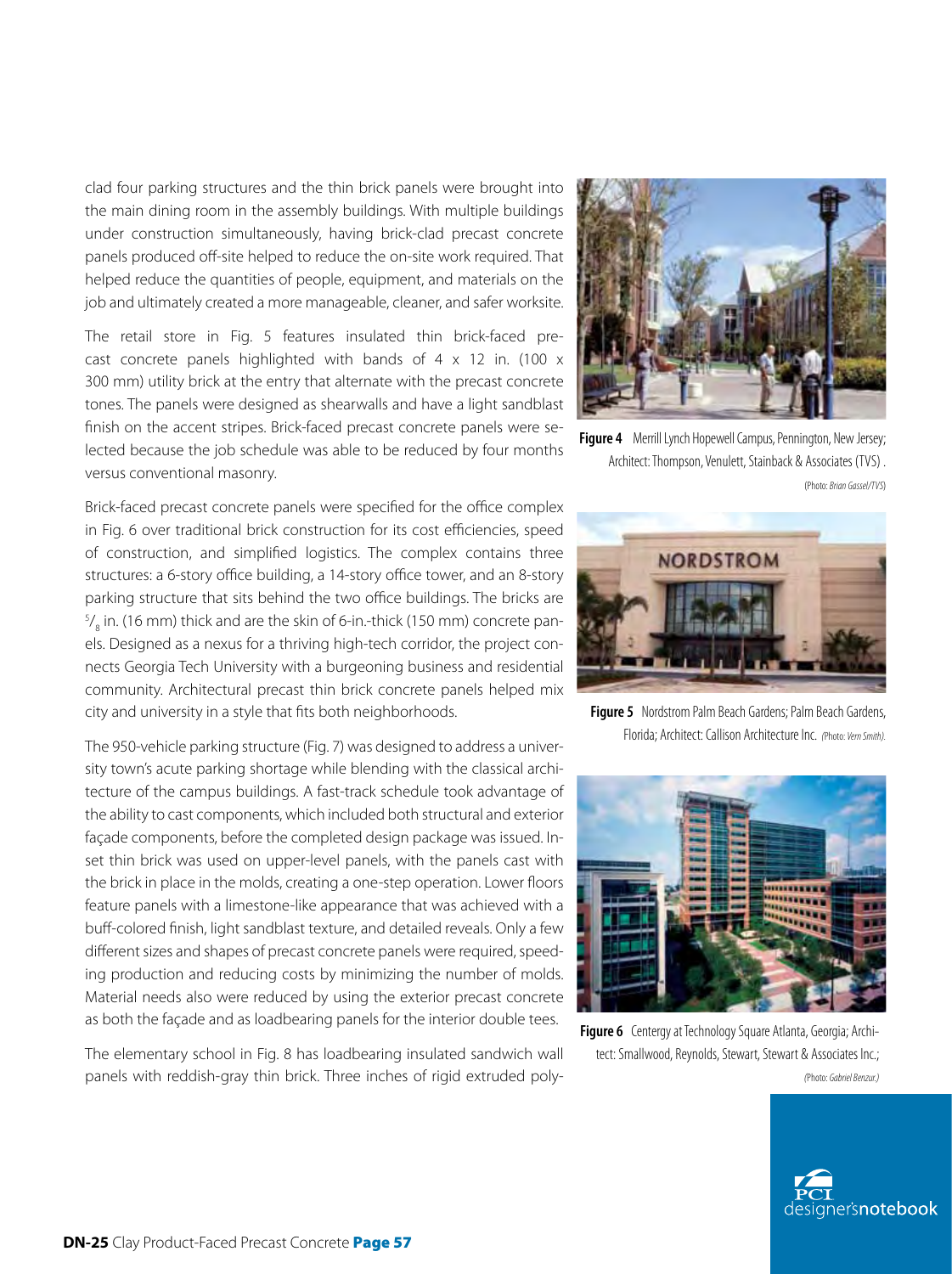

**Figure 7** Hull Street Parking Deck, Athens, Georgia; Architect: Smallwood, Reynolds, Stewart, Stewart & Associates. (Photo: *Jim Roof.*)



**Figure 8** Willow Creek Elementary School, Fleetwood, PA; Architect: AEM Architects, Inc., Reading, PA. (Photo: *AEM Architects, Inc.*)

styrene foam was sandwiched between the 3 in. exterior wythe and 4 in. interior wythe providing an R-value of 16. Conduit for exterior lighting and fixtures was cast into the troweled interior wythe. Interior walls were painted off-white and are the exposed surfaces of the classrooms. The precast façade was panelized to 14 ft (4.3 m) widths to minimize the number of joints and to optimize shipping efficiency.

The façade of the seven-level stadium in Fig. 9 features inlaid thin jumbo bricks on an insulated 3-2-3 (75-50-75) composite architectural precast system with limestone finished precast accents. The large column covers were sequentially cast which allowed them to be erected as one large piece versus three pieces. To enhance the visual expression, the arched entrances' thin brick were corbelled out.

The LEED Certified 400-bed suite-style university residence hall in Fig. 10 was designed to fit seamlessly onto an 80 year old Gothic campus. The cladding is composed of red and tan thin brick with precast concrete details such as attenuated fins that help break up its massing. The edge to edge insulated sandwich panels provide both the exterior

wall and a trowel finished interior wall with an R-value of 26. Panels were 12 ft, 4 in. (3.7 m) tall x 30 ft long (9.1 m) with 3 ft (0.9 m) side returns. The interior wall was painted to match the drywall finishes of the space.

### Ceramic Tile

Glazed and unglazed ceramic tile units should conform to American National Standards Institute (ANSI) A 137.1, which includes American Society for Testing and Materials (ASTM) test procedures and provides a standardized system to describe the commonly available sizes and shapes, physical properties, basis for acceptance, and methods of testing. Ceramic tiles are typically  $\frac{3}{8}$  to  $\frac{1}{2}$  in. (10 to 13 mm) thick, with a 1 $\frac{1}{2}$ % tolerance on the length and width measurements. When several sizes or sources of tile are used to produce a pattern on a panel, the tiles must be manufactured on a modular sizing system in order to have joints of the same width.

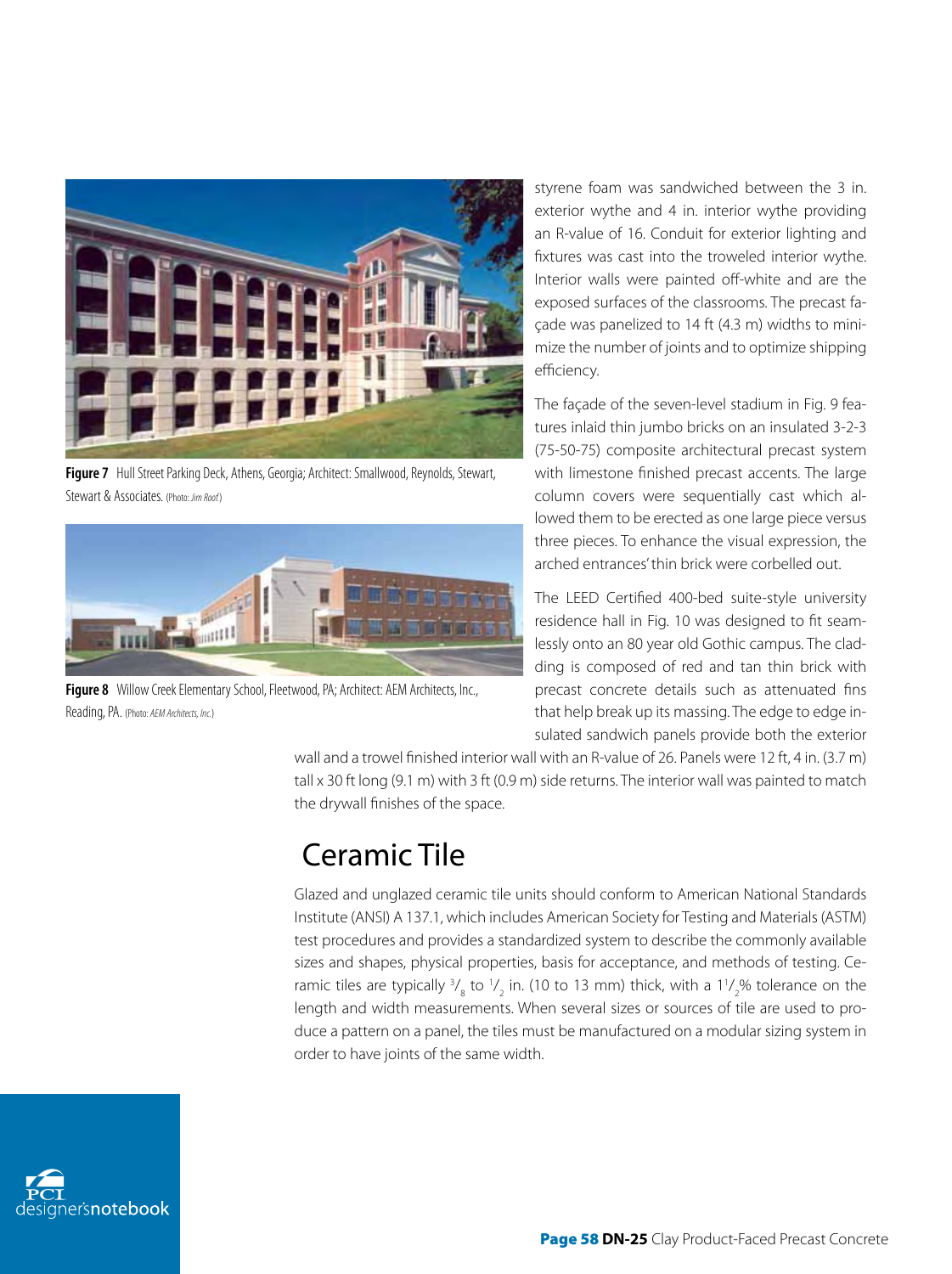Glazed units may craze from freeze-thaw cycles or the bond of the glaze may fail due to exposure to extreme environmental conditions. The body of a tile (not the glazed coating) must have a water absorption of less than 3% (measured using ASTM C 373) to be suitable for exterior applications. However, low water absorption alone is not sufficient to ensure proper selection of exterior ceramic tiles. As a result, when ceramic tile is required for exterior use, the tile manufacturer should be consulted for frost-resistant materials for exterior exposure. Glazes are covered by ASTM C 126 and tested in accordance with ASTM C 67.

The architectural expression of the gallery and lecture halls of the School of Architecture in Fig. 11 (a) and (b) consists of colorful ceramic tile and a variety of outdoor spaces. The architect sculpted a pair of engaging forms, then wrapped them in red, orange, and yellow ceramic tile that gives the ensemble a hot, Latin flair. The vivid yellow and red structures are clad with 8 x 8 in. (200 x 200 mm) ceramic tiles with brilliant color variations. Tiles were recessed into the precast concrete, which produced a tightly sealed flush edge joint at the lightly sandblasted panel borders.

The façades of the building in



**Figure 9** Lucas Oil Stadium, Indianapolis, IN. Architect: HKS, Inc.. (Photo: *Gate Precast Company and HKS, Inc.*)



**Figure 10** Opus Residence Hall at Catholic University of America, Washington, D.C. (Photo: *John C. Cole*)

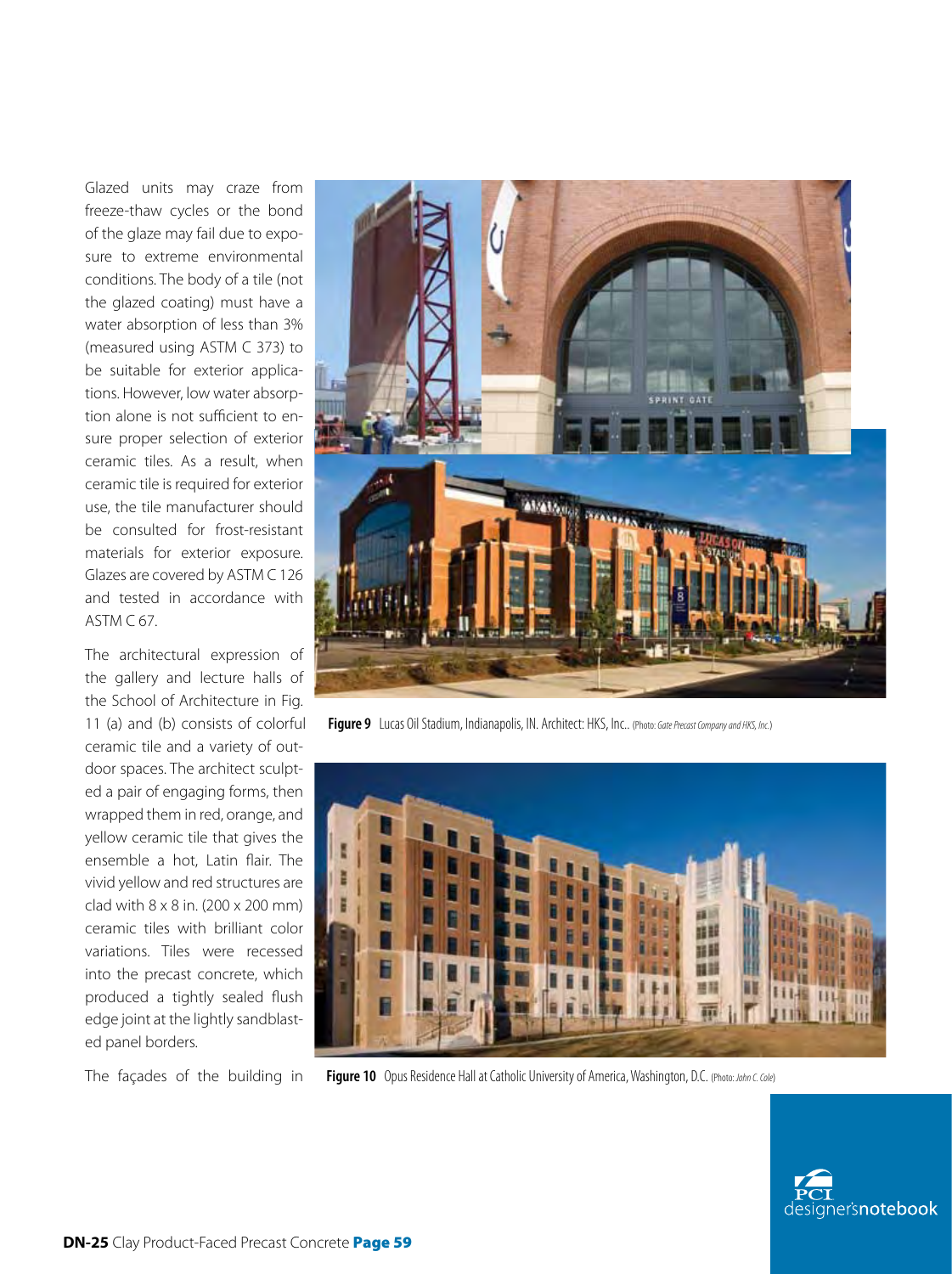

**Figure 11 (a) & (b)** The Paul Cejas School of Architecture, Florida International University, Miami, Florida; Architect: Bernard Tschumi Architects, and BEA International (joint venture); (Photos: *Thomas Delbeck*.)

Fig. 12 (a) and (b) are sheathed in precast concrete from the ground up. A number of panels are gull wing-shaped with wings containing windows angling outward at 45° on each end. These panels are 24 ft (7.5 m) long and 7 ft, 3 in. (2.2 m) high. The panels above ground level have 8 x 8 in. (200 x 200 mm) brick-colored tile inserts, adding a degree of contrast with the concrete while blending harmoniously with the predominately brick neighboring buildings. The use of clay tiles inset within the precast concrete panels provides a greater variety of color and texture than standard precast concrete panels. The clay tiles feature keybacks around which the concrete set, assuring permanent adherence. The end panels were formed with concrete returns to avoid miters or revealing actual panel thickness.

Inspired by glazed pottery, the designer for the hospital in Fig. 13 used glazed tile cast integrally into precast concrete panels to create a kaleidoscope of colors cascading across the facade. The architect employed a pixilation technique to precisely locate each tile to achieve his vision. In total, the project used 11 different glazed colors and 4 different tile sizes including glazed corner elements. The project's success was reliant on the close relationship

between the design team and the precast producer to expand the limits of traditional architectural precast facades.

# Terra Cotta

There is no ASTM standard for terra cotta, but units should meet the minimum requirements of ASTM C126 "Specification for Ceramic Glazed Structural Clay Facing Tile, Facing Brick and Solid Masonry Units" or ASTM C212 "Specification for Structural Clay Facing Tile." It should have a minimum compressive strength of 8,000 psi with an absorption of less than 8% (24 hours soak) when tested in accordance with ASTM C 67. Architectural terra cotta is a custom-made product and, within certain limitations, is produced in sizes for specific jobs. Two thicknesses of terra cotta are usually manufactured:  $1^1\text{/}_4$ -in.-thick (32 mm) and  $2^1\frac{1}{4}$ -in.-thick (56 mm) units. Sizes range from 20 to 30 in. (500 to 760 mm) for  $1\frac{1}{4}$  in. units to 32 x 48 in. (810 x 1220 mm) for 2 $\frac{1}{4}$  in. units. Other sizes used are 4 or 6 ft x

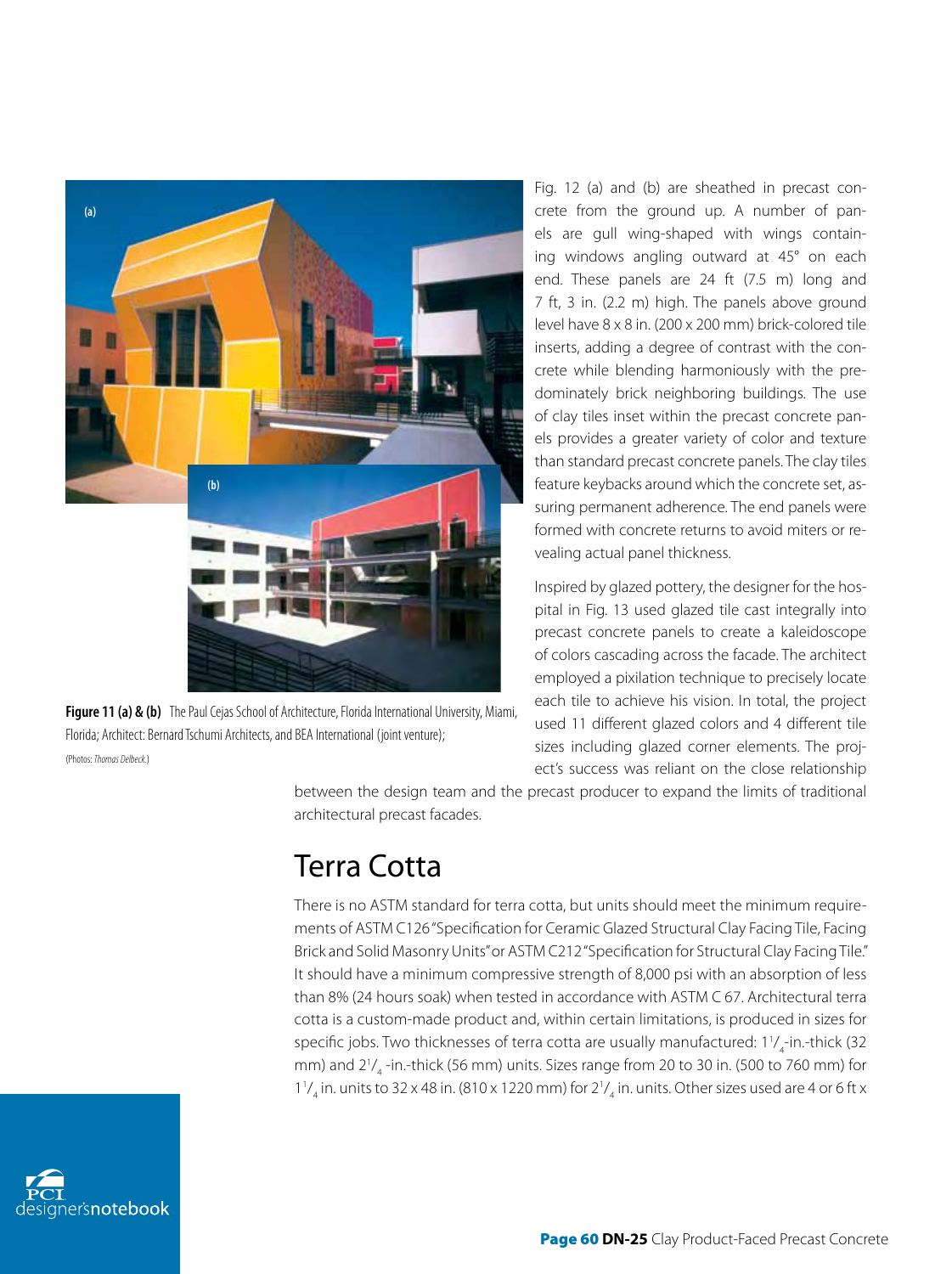2 ft (1.2 or 1.8 m x 0.6 m). Tolerances on length and width are a maximum of  $\pm$   $\frac{1}{16}$  in. (±1.6 mm) with a warpage tolerance on the exposed face (variation from a plane surface) of not more than 0.005 in. (0.12 mm) per 1 in. (25 mm) of length. The use of terra cotta-faced precast concrete panels for restoration and new construction is illustrated in Figs. 14, 15, and 16. One of the earliest (early 1970s) terra cotta clad buildings is the 42-story office building, 575 Market Street, San Francisco, Calif. It has 9 ft (2.7 m) wide by 13 ft (4m) high L-shaped terra cotta-



**Figure 12 (a) & (b)** Prospect Heights Care Center, Hackensack, New Jersey; Architect: Herbert Beckhard Frank Richlan & Associates; (Photos: *Norman McGrath Photograph.*)

faced precast concrete panels. Seven equal 1<sup>3</sup>/<sub>4</sub> in. (44 m) thick terra cotta pieces were placed in a structural lightweight concrete backup in the 7 $\frac{1}{2}$ in. (190 mm) thick story high panels.

Built in 1906, the six-story building in Fig. 14 (a) and (b) is considered one of San Francisco's architectural landmarks. For that reason, it was decided the building's terra cotta façade would be preserved on an otherwise allnew structure of slightly taller height. The terra cotta was taken off the building, piece by piece, and identified for subsequent reassembly on new precast concrete panels. Stainless steel wires were looped through the back ribs of the terra cotta pieces and projected into the backup concrete to anchor the pieces to the concrete.

Precast concrete panels with 1-in.-thick (25 mm) brick on 5-in.-thick (125 mm) concrete panels along with glazed terra cotta on the spandrels and mullions clad the nine-story building in Fig. 15 (a). Panels of light and deep sandblast finishes tied both systems together. See Fig. 15 (b) and (c) for a close-up of the terra cotta units.

For the sake of the traditional look of the historic Michigan Avenue streetwall's appearance, terra cotta-faced precast concrete was used for the 260,000 ft<sup>2</sup> (24,200 m<sup>2</sup>) retail/cinema building (Fig. 16 [a]), encompassing



**Figure 13** Mercy West Hospital, Green Township, Ohio; Architect: Ellerbe Becket (an AECOM Company), Minneapolis, Minnesota;

*(*Photo: *Randy Wilson).*

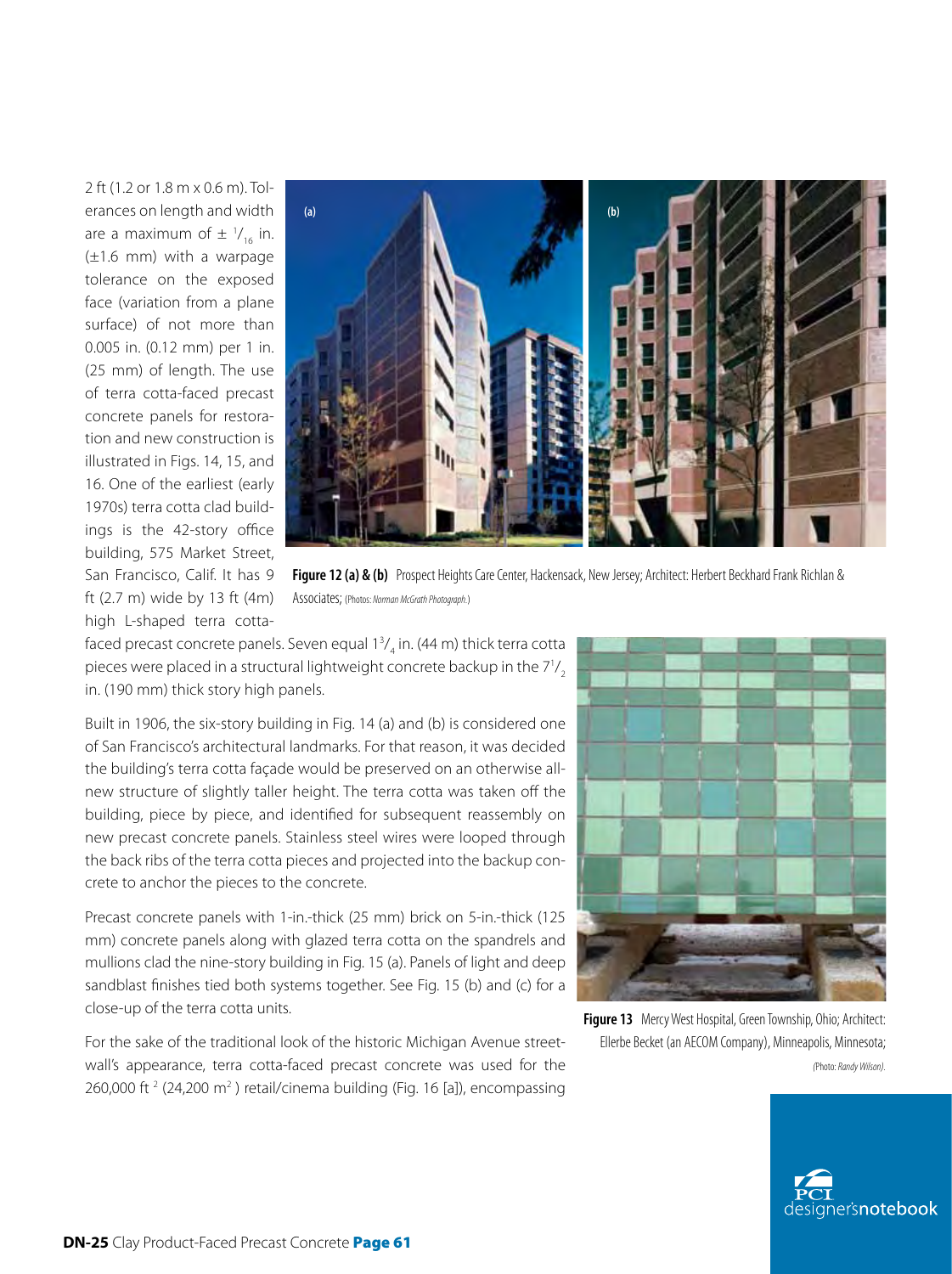

**Figure 14 (a) & (b)** 88 Kearney Street. San Francisco, California; Architect: Skidmore, Owings and Merrill; (Photos: *Skidmore, Owings and Merrill San Francisco*.)

an entire block. The terra cotta pieces are a variety of shapes and sizes, with some flat, fluted, or round (Fig. 16 [b]). The backs of the extruded pieces were flat and holes were drilled in the terra cotta for insertion of stainless steel pins. The terra cotta units were placed in a mold and 10 in. (250 mm) of concrete was then cast to create a panelized system.

## Design considerations

Variations in brick or tile color will occur within and between lots. The clay product supplier must preblend any color variations and provide units that fall within the color range specified and approved by the architect for the project. Defects such as chips, spalls, face score lines, and cracks are common with brick, and the defective units should be culled from the bulk of acceptable units by the clay product

> supplier according to the architect's requirements and in accordance with applicable ASTM specifications. Should minor damage occur to the clay product face during shipping, handling, or erection, field remedial work can be accomplished, including replacement of individual clay products. Units may be chipped out and new units installed using an epoxy, dry-set, or latex portland cement mortar.

> The clay product surfaces are important in order to bond to the backup concrete. Textures that offer a good bonding surface include:

> Scored finish, in which the surface is grooved (ribbed) or dovetailed (keybacked) as it comes from the die.





**Figure 15 (a), (b) & (c)** Sacramento County Systems and Data Processing, Sacramento, California; Architect: HDR Architecture Inc. formerly Ehrlich-Rominger; (Photos: *HDR Architecture Inc*.)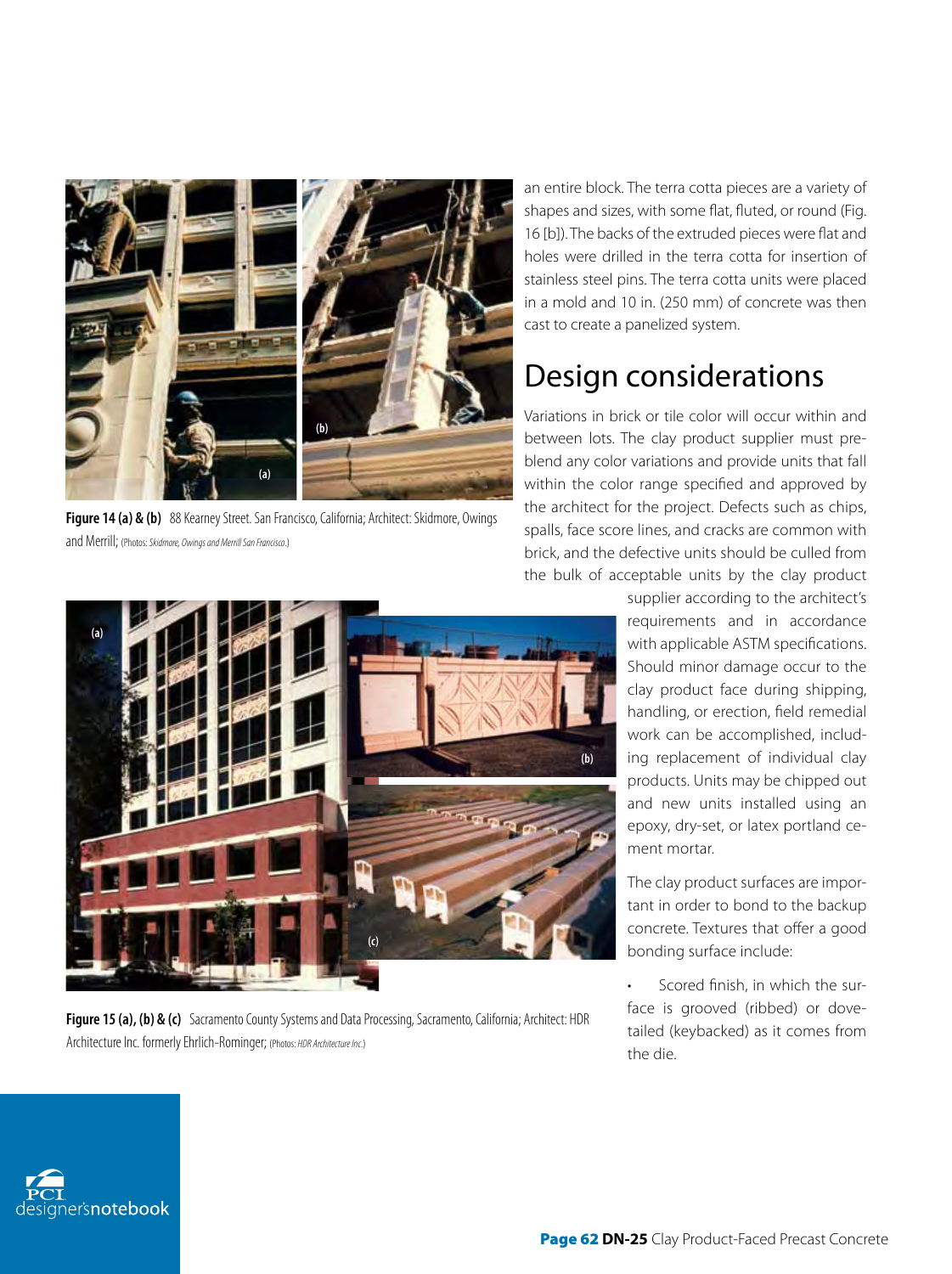

Figure 16 (a) & (b) 600 North Michigan Avenue, Chicago, Illinois; Architect: Beyer Blinder Belle, Design Architect; and Shaw and Associates, Architect of Record.

- Combed finish, in which the surface is altered by parallel scratches.
- Roughened finish, which is produced by wire cutting or wire brushing to remove the smooth surface or die skin from the extrusion process.
- A brick wire cut (through extruded holes in whole bricks) to provide two (half) soaps.

With thin- and half-brick units, no metal ties or weeps are required to attach them to the concrete because adequate bond is achieved. In general, clay products that are cast integrally with the concrete have bond strengths exceeding that obtained when laying units in the conventional manner (clay product to mortar). In pullout tests, the brick fails or shears before it pulls out of the concrete. It is necessary, however, to be careful not to entrap air or excess water-caused voids. These voids could reduce the area of contact between the units and the concrete, thereby reducing bond. Half bricks with a water absorption of 6 to 9% obtained by five-hour boiling provide good bonding potential. Thin bricks should have a water absorption less than 6% per the PCI Standard.

Half bricks with an initial rate of absorption (suction) of less than 30 g /30 in.<sup>2</sup> per min (30 g /194 cm<sup>2</sup> per min), when tested in accordance with ASTM C 67, are not required to be wetted. However, brick with high suction or with an initial rate of absorption in excess of 30 g /30 in.<sup>2</sup> per min should be wetted prior to placement of the concrete. This will reduce the amount of mixture water absorbed and improve bond. Unglazed quarry tile

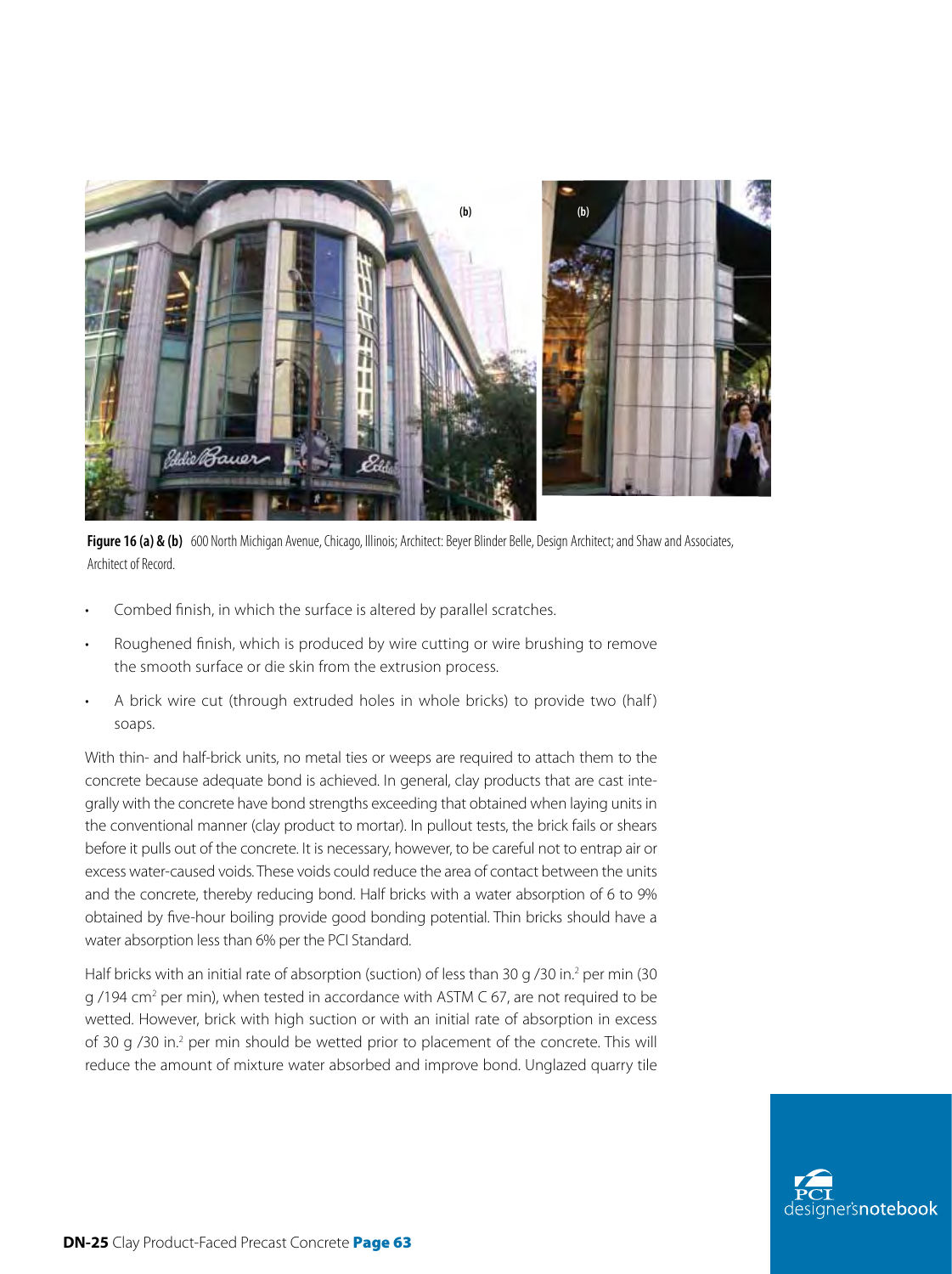

**Figure 17** Corner details. (Photos: *Gate Precast Company*.)

and frost-resistant glazed wall tiles generally do not need to be wetted. Terra cotta units should be soaked in water for at least one hour prior to placement to reduce suction and they should be damp at the time of concrete placement.

Because of the differences in material properties between the facing and concrete, clay product-faced concrete panels may be more susceptible to bowing than homogeneous concrete units. However, panel manufacturers have developed design and production procedures to minimize bowing.

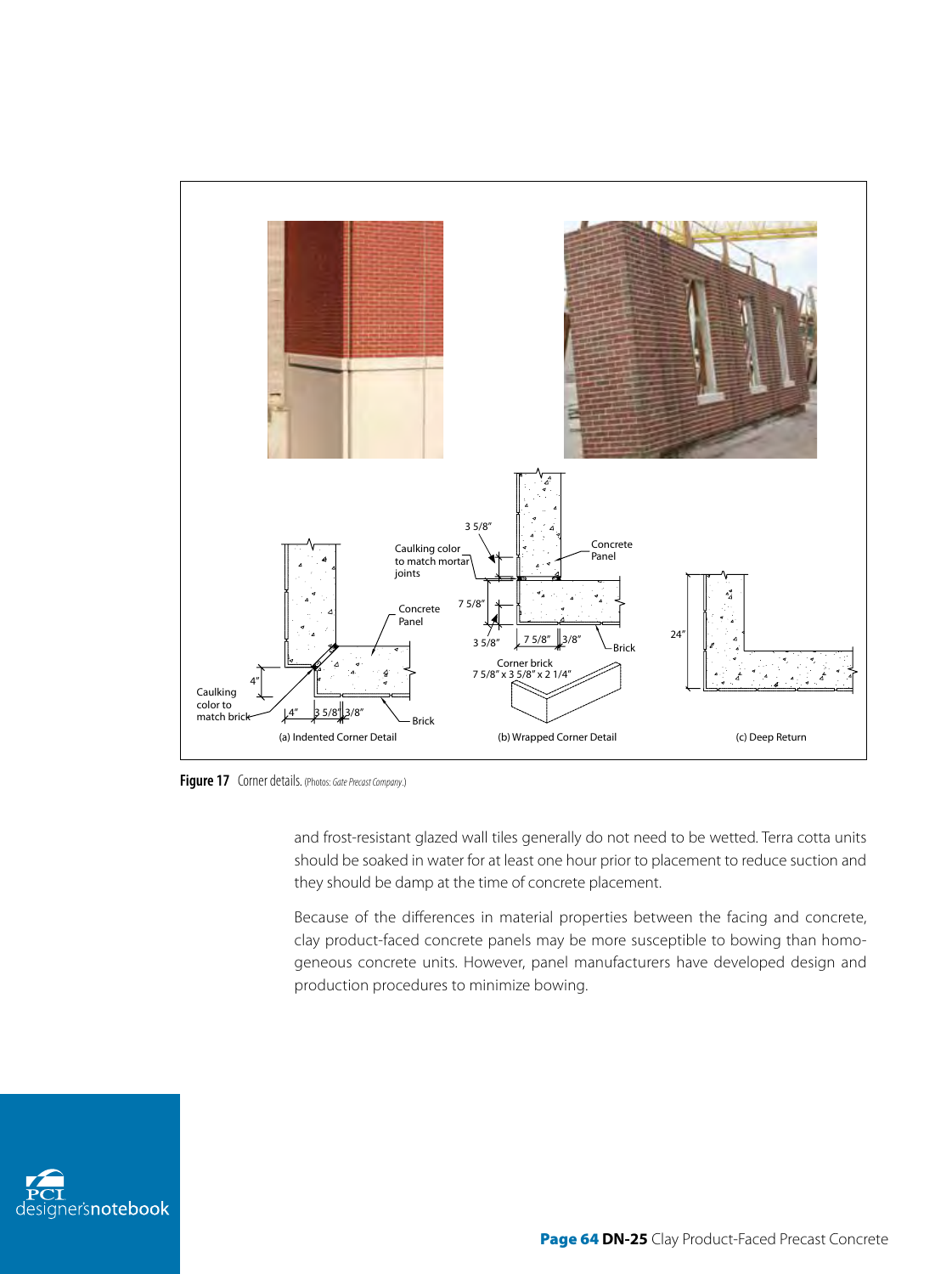

**Figure 19** Placing units in form liner (Photo: *Gate Precast Company*.)

Three types of corner details may be used: (1) indented (Fig. 17 [a]); (2) wrapped (Fig. 17 [b]); or (3) deep return (Fig. 17 [c]). Brick mortar joints should be concave (cove). At reveals and at the top and bottom of inset areas, the concrete should cover the edges of the brick units (Fig. 18). The designer also needs to pay special attention to where the joints between concrete panels are located, which is a departure from the use of traditional brick masonry.

In the development of the contract documents, using thin brick precast concrete panels provides a simplification of detailing over hand set masonry. The system avoids intricate flashing, masonry support, and masonry anchoring requirements that would be necessary with conventional construction to achieve layering and relief features.

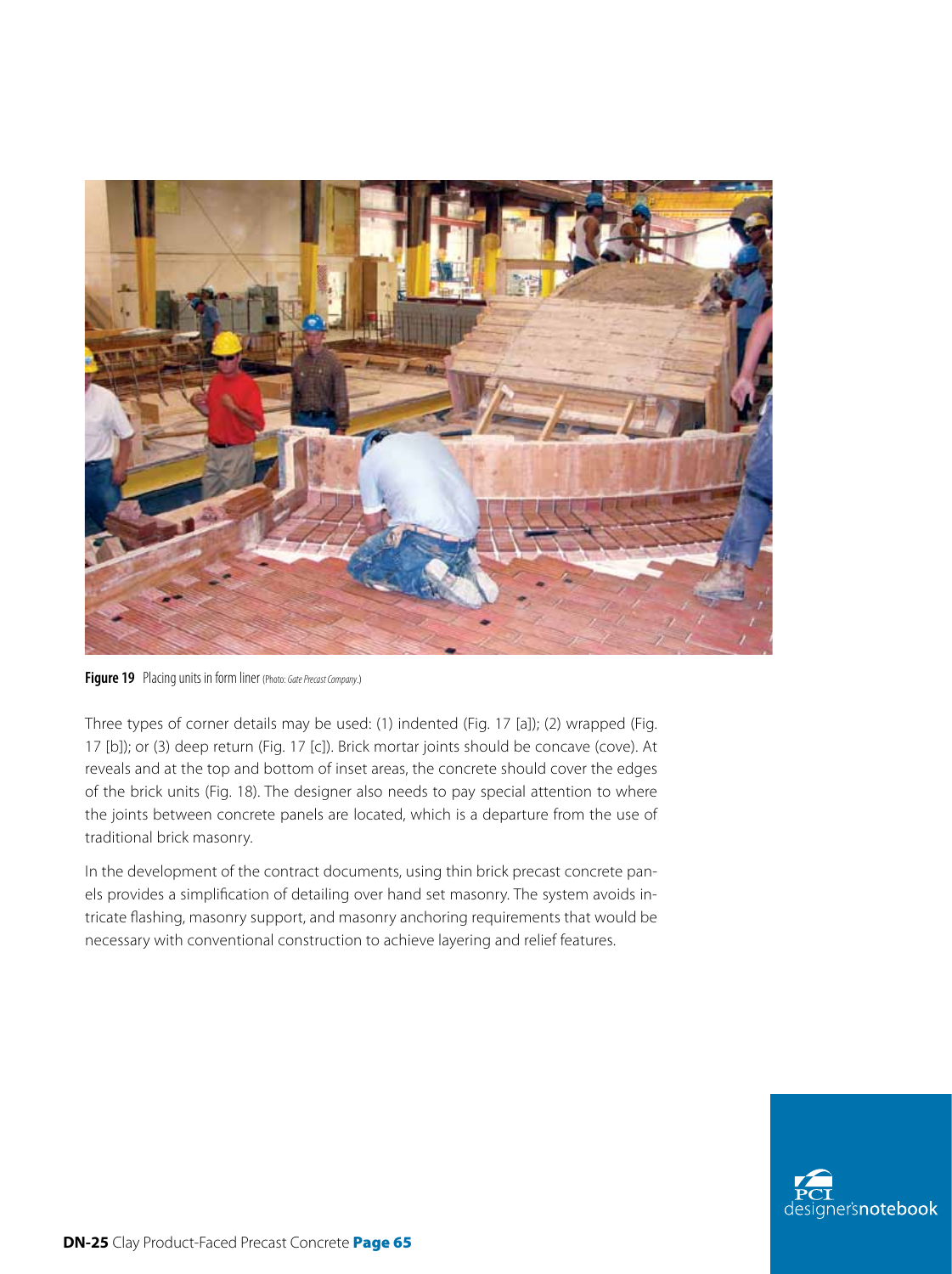

**Figure 20** Tolerances for brick-faced architectural elements. Note: These tolerances also apply to ceramic tile and terra cotta.

#### Production and Construction Considerations

Clay product-faced units have joint widths controlled by locating the units in a suitable template or grid system set out accurately on the mold face (Fig. 19). Common grid systems generally consist of an elastomeric (or rubber) form liner or a plastic form liner. Liner ridges are typically shaped so that joints between units simulate concave-tooled or raked (flat) joints and should be considered with respect to temperate zones and aesthetics.

Occasionally individual clay units can float out of place or be damaged after casting. These units can be easily replaced or repaired by chipping out the undesired unit, preparing the concrete substrate, and attaching a new piece using epoxy. The joints can then be cosmetically repaired to match the field.

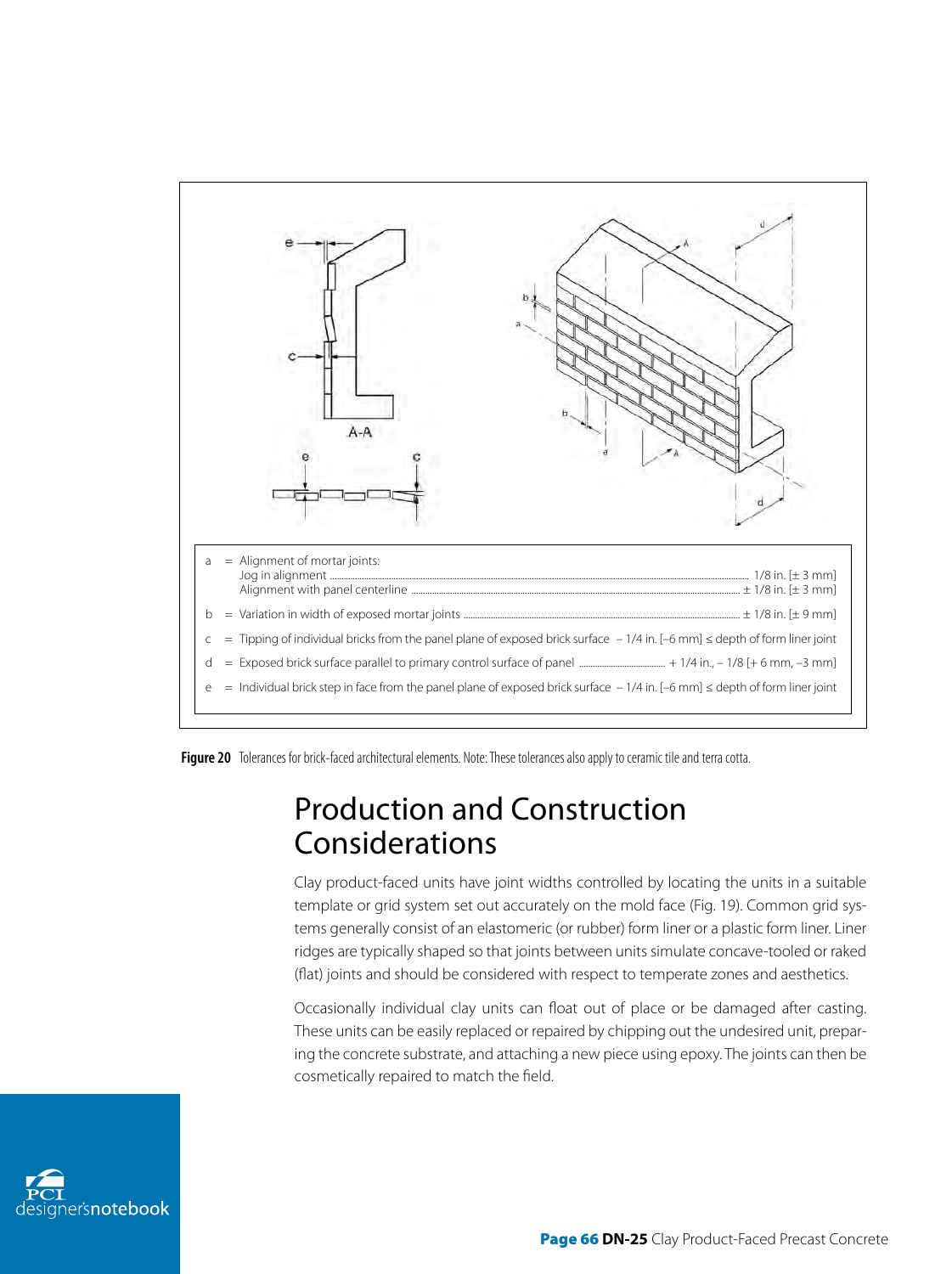Tolerances for brick-faced precast concrete panels are shown in Fig 20. The number of bricks that could exhibit any misalignments should be limited to 2% of the bricks on the panel.

Tiles, measuring  $2 \times 2$  in. (50  $\times$  50 mm) or  $4 \times 2$  in. (100  $\times$  50 mm), may be supplied face-mounted on polyethylene or paper sheets and secured to the mold by means of double-faced tape or a special adhesive.

The space between the tiles is filled with a thin grout and then the backup concrete is placed prior to initial set of the grout. Figure 21 shows a project that uses  $2 \times 2$  in. (50  $\times$  50 mm) tiles that have been placed with the method described. For the best appearance, narrow tile joints should be filled from the front, particularly if cushionedged tiles are used.



**Figure 21** The Nikko Hotel, San Francisco, California; Architect: Patri-Merker Architects formerly Whisler-Patri. (Photo: *Patri-Merker Architects.*)

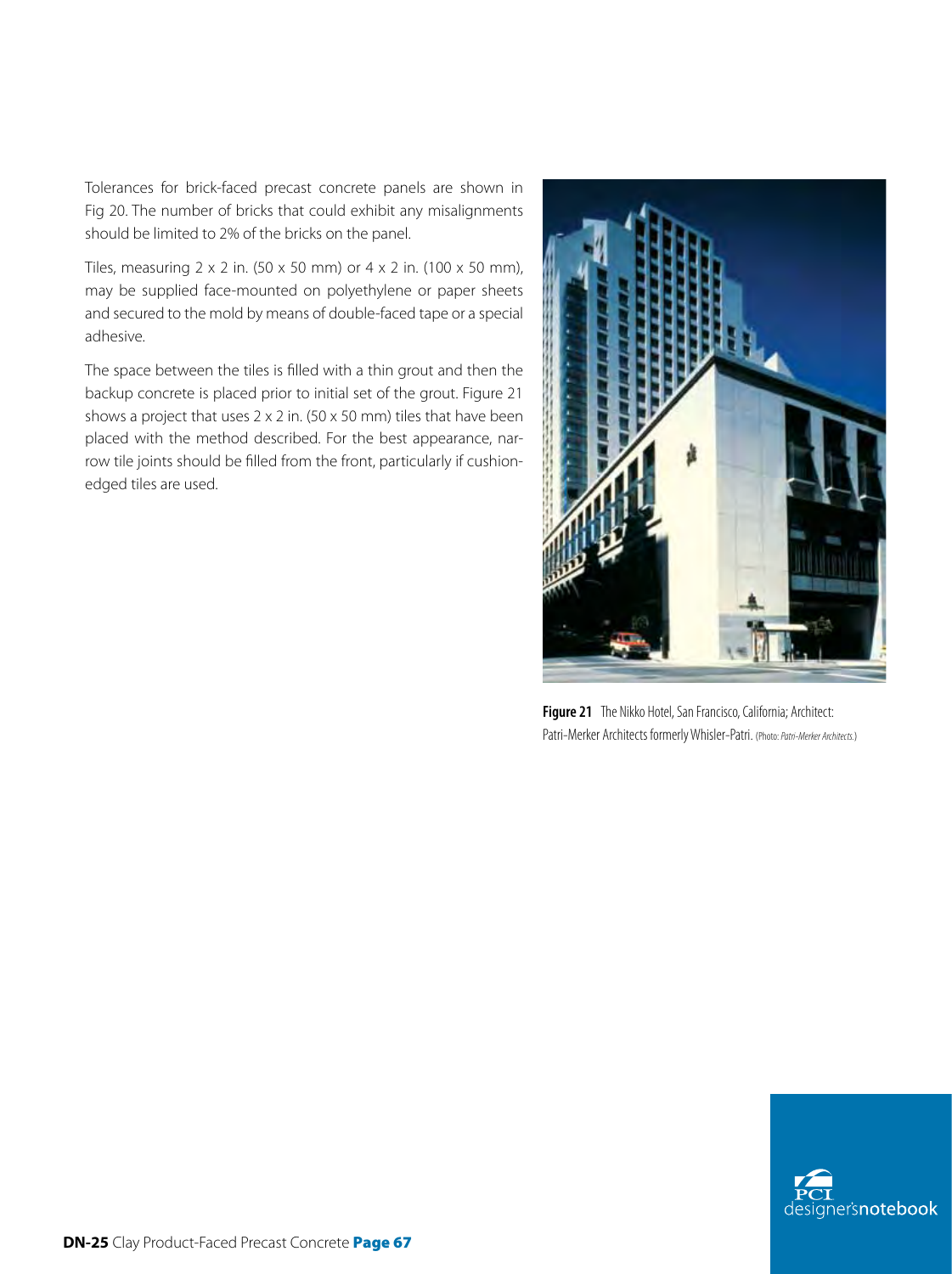#### AIA Learning Units

This program is registered with the AIA/CES for continuing professional education. As such, it does not include content that may be deemed or construed to be an approval or endorsement by the AIA of any material of construction or any method or manner of handling, using, distributing, or dealing in any material or product. Questions related to specific materials, methods, and services will be addressed at the conclusion of this presentation.

The Precast/Prestressed Concrete Institute (PCI) is a Registered Provider with the American Institute of Architects Continuing Education Systems. Credit earned on completion of this program will be reported to CES Records for AIA members. Certificates of Completion for non-AIA members are available on request.

#### **Instructions**

#### Review the learning objectives below.

Read the AIA Learning Units article.

Answer the 11 questions at the end of the article and submit to PCI. Submittal instructions are provided on the Learning Units form. You will need to answer at least 80% of the questions correctly to receive the 1.0 HSW Learning Units associated with this educational program. You will be notified when your Learning Units are submitted to AIA.

#### Learning Objectives:

- 1. Define what thin-bricks and other clay products are.
- 2. Explain how thin-bricks and clay products are used in precast concrete.
- 3. Describe the benefits of using thin-brick veneers with precast concrete.
- 4. Explain the specification and requirements when using clay products with precast concrete.

### Ascent 2012 – Clay Product-Faced Precast Concrete

**Background** (circle one): Architect – Engineer – Business – Marketing/Sales – Finance – Other

To receive credit, please submit completed forms to: Attn: Education Dept. - Alex Morales, Fax (312) 361-8079, Email amorales@pci.org

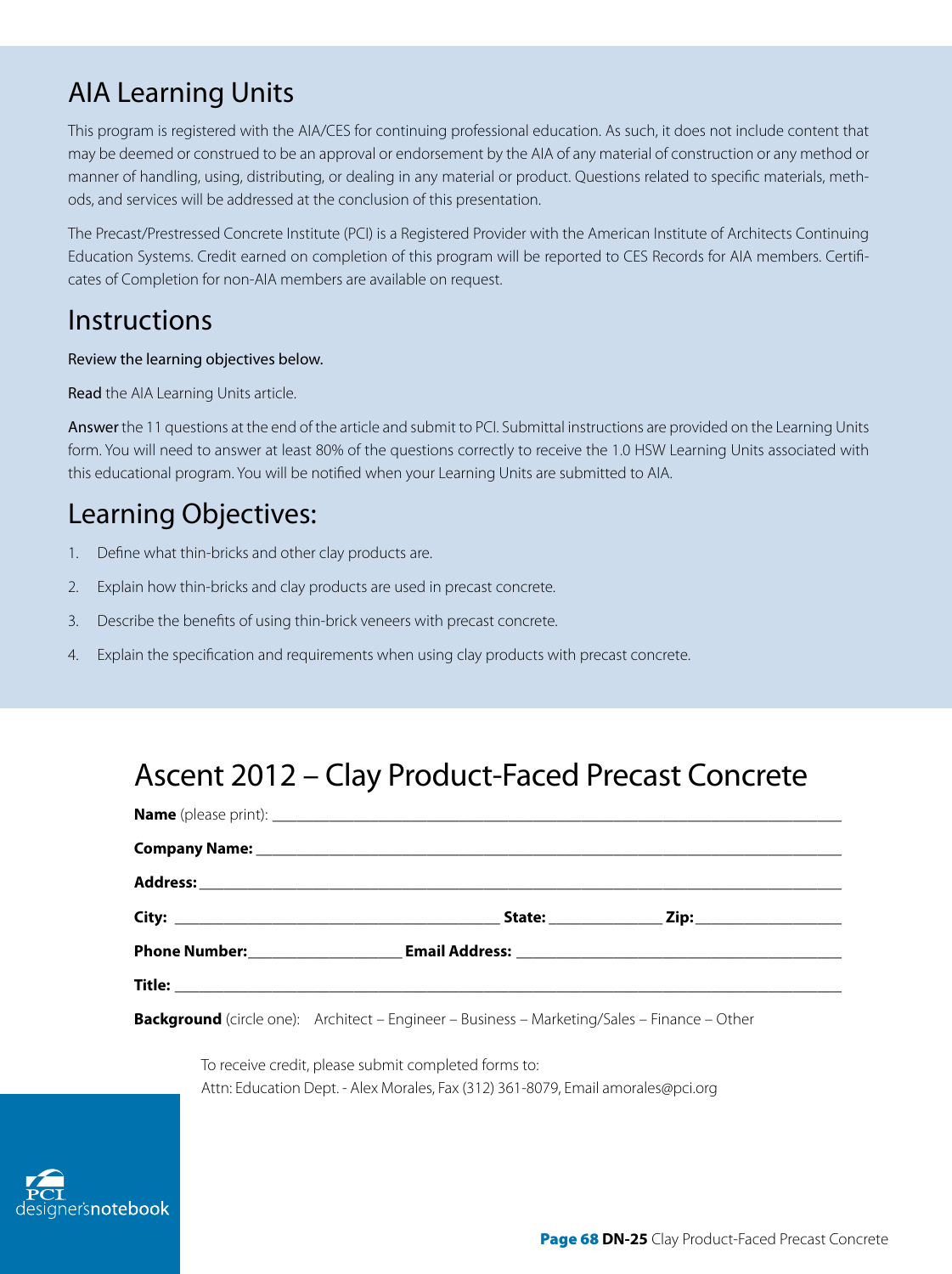- 1. Clay product-faced precast concrete panels are designed considering the structural action of the face veneer.
	- a. True
	- b. False
- 2. The standard to be specified for thin brick is:
	- a. TBX
	- b. FBX
	- c. PCI Standard
- 3. The minimum tensile bond strength of brick to precast both before and after freeze-thaw testing is:
	- a. 100 psi
	- b. 150 psi
	- c. 200 psi
- 4. What patterns can be used with thin brick?
	- a. Stack
	- b. Running bond
	- c. Basket weave
	- d. Herringbone
	- e. All of the above
- 5. What is the minimum thickness of thin brick used on precast concrete?
	- a.  $\frac{3}{8}$  in.
	- b.  $\frac{1}{2}$  in.
	- c.  $\frac{3}{4}$  in.
	- d. 1 in.
- 6. Thin brick face sizes are the same as conventional brick.
	- a. True
	- b. False